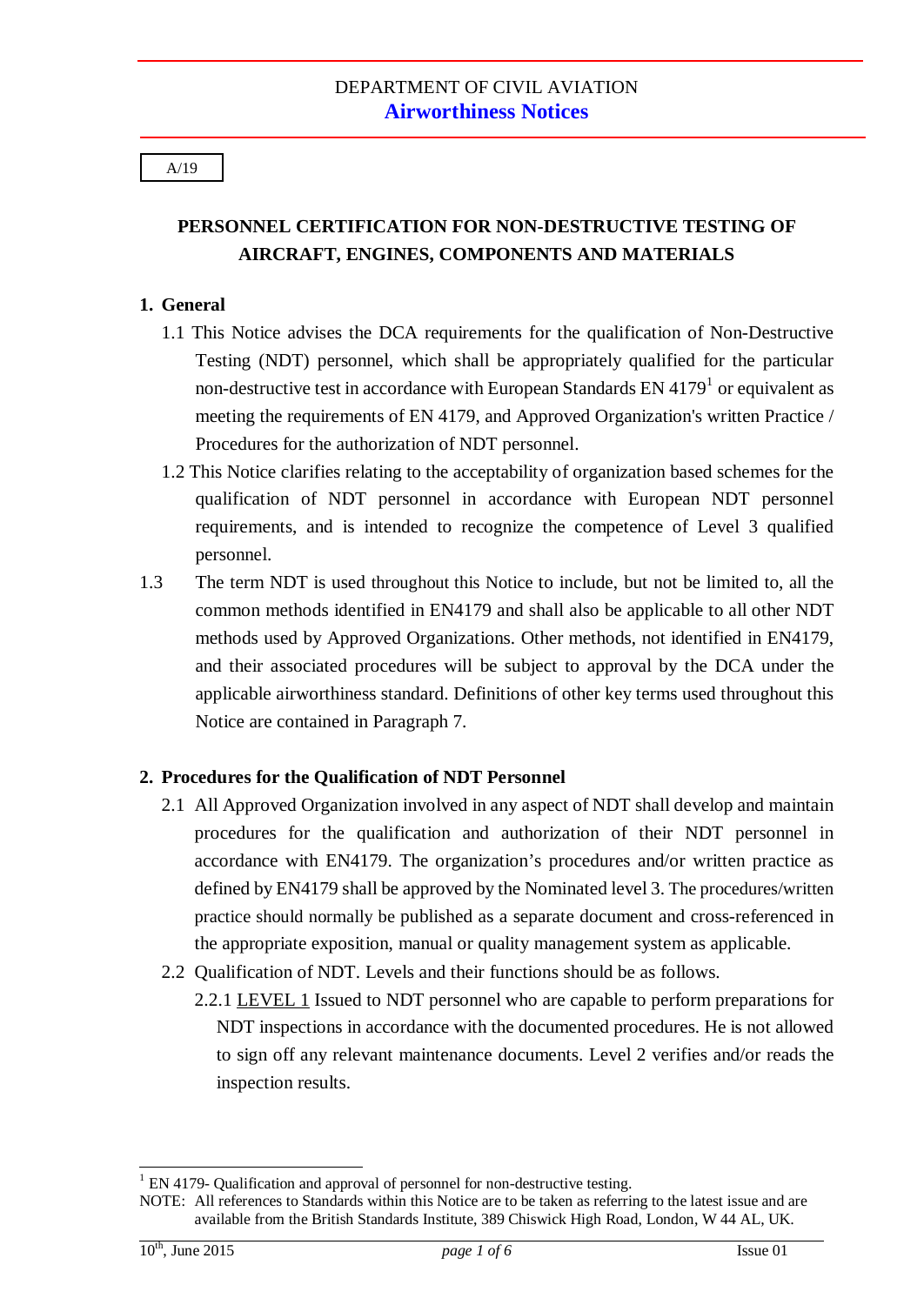- 2.2.2 LEVEL 2 Issued to NDT personnel who perform the inspections in accordance with documented procedures. He is allowed to sign off relevant maintenance related documents. He can evaluated and interpret imperfections and inspection results, convert manufacturer data into work instructions and train and supervise Level 1.
- 2.2.3 LEVEL 3 Issued to personnel with college level knowledge regarding NDT methods and techniques and capable to train and supervise Level 1 and 2. Level 3 personnel are responsible for the training and examination of Level 1 and 2 personnel.
- 2.3 DCA also recognizes the UK national scheme for Personnel Certification in Non-Destructive Testing (PCN) administered by the British Institute of Non- Destructive Testing (BINDT) as meeting the requirements of EN4179.
- 2.4 NDT Personnel Certification does not relieve an Organization of its responsibility to authorize staff to perform and certify work. Such Authorizations are to be granted in accordance with the Organization's Quality Procedures and be subject to audit.
- 2.5 In all cases the Organization's procedures for the training, examination and certification of NDT personnel should be subject to independent audit and review.
- 2.6 In an Approved Maintenance Organization an authorization for NDT shall be issued to personnel based on results of qualification examinations and certificate he has received. All levels of NDT personnel shall be re-certified periodically in accordance with evidence of continued satisfactory performance and re-examination in general written or specific written exam as determined by the AMO's Nominated Level 3 NDT.
- 2.7 Level 1 and 2 personnel shall be trained, qualified and re-qualified every 3 year by the Level 3 of AMO's employee or other DCA approved sources. Level 3 employees are re-qualified every 5 years by DCA acceptable NDT Sources. Yearly vision examination for all levels is required. When personnel did not work on a certain technique for a joint period more than six month, they must re-quality on that technique, and the Quality Manager (Head of Quality) of AMO monitors the hands on performance.

# **3. NOMINATED LEVEL 3**

- 3.1 Approved Organizations must satisfy that they have adequate numbers of suitably qualified staff to discharge the responsibilities of the approval.
- 3.2 Approved Organizations shall nominate in writing, supported with evidence of independent qualification, an individual responsible to the Accountable Manager, for the technical supervision of NDT. This individual will hold NDT qualification at **NDT Level 3 in the Aerospace Sector** and will be referred to as the Nominated Level 3.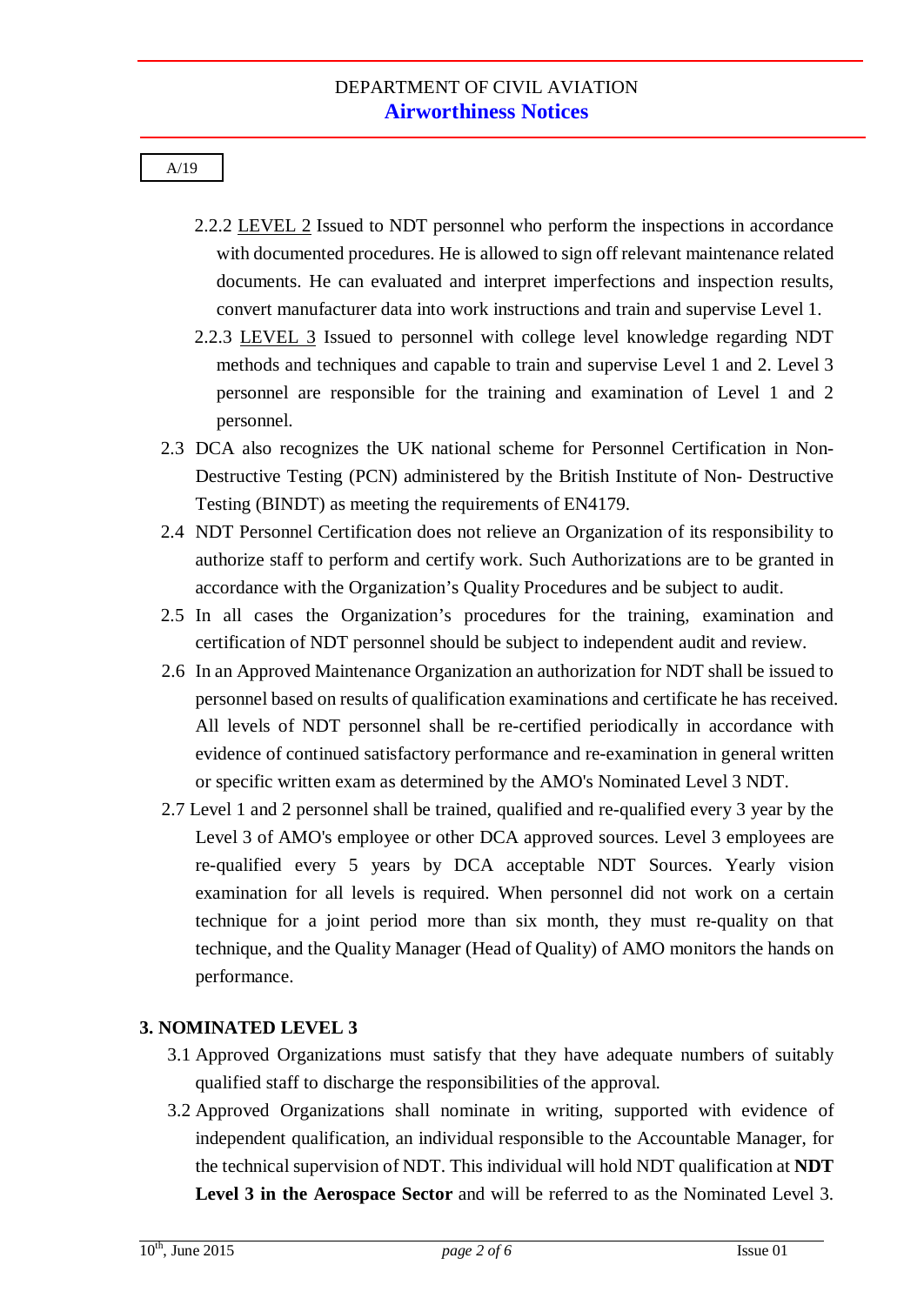A/19 This position shall be identified within the Organization's Exposition, and any change in this position advised to the DCA. 3.3 The DCA recognizes the following independent qualifications as appropriate for the position of Nominated Level 3: EN4179 Level 3 as administered by a BINDT accredited outside Agency PCN/AERO Level 3 American Society for Non-Destructive Testing (ASNT) Level 3 Such an individual must also demonstrate evidence of specific knowledge and experience appropriate to the Organization's scope of work. 3.4 Where the Nominated Level 3 is not qualified in all NDT methods used by the Organization, then additional personnel necessary to provide coverage shall be named in the exposition or quality manual and shall hold NDT Level 3 certification issued under those schemes detailed in Section 3.3. 3.5 The DCA may accept person external to the Organization as the Nominated Level 3, provided written agreement exists between the individual and the Organization setting out the individual's responsibilities within the Organization. DCA will also need to be satisfied that an externally contracted Level 3 can commit to provide sufficient man-hours to cover the technical supervision of NDT. NOTE: Where an individual is employed by another organization, the agreement should include the consent of the external organization contracting out the services of the particular Level 3 person. 3.6 As a nominated individual, the Nominated Level 3 must be provided with the necessary co-operation (access to facilities, company procedures, training records, audits and inspection reports etc.) to allow that person to carry out their function under the Approval. 3.7 The Terms of Reference for the Nominated Level 3 to discharge his/her responsibilities shall include: (a) Identify any additional NDT qualified Level 3 personnel necessary for coverage when the Nominated Level 3 is not qualified in all NDT methods used by the Organization; (b) Identify any additional Level 3 personnel necessary to provide adequate day-to-day

(c) Approve the Organization's NDT procedures and written practice for the Training and Qualification of NDT personnel as meeting this requirement and EN4179 as appropriate;

coverage depending on the size/facilities of the Organization;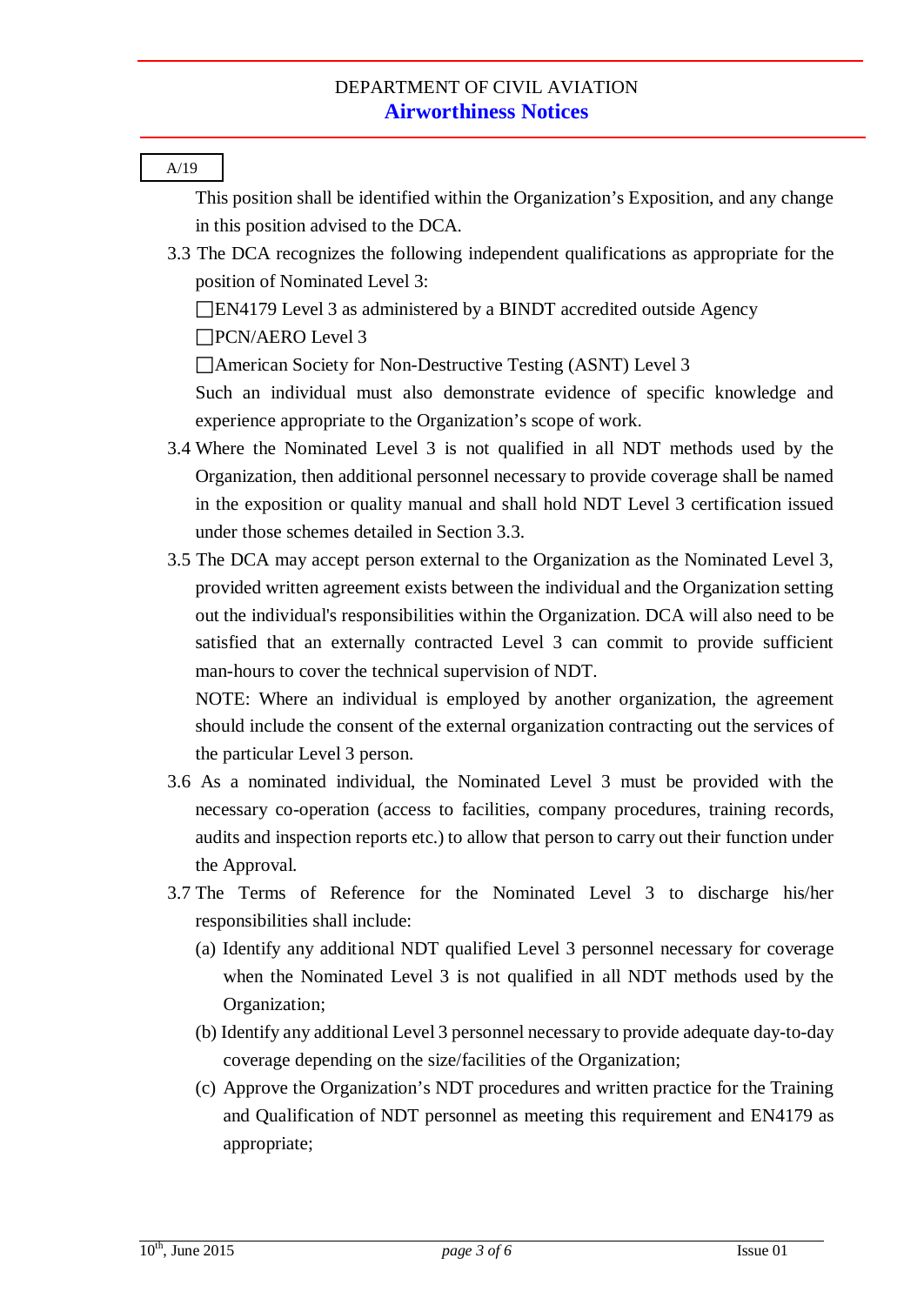- (d) Review the Organization's written practice every 12 months to ensure that any changes in the regulations, applicable standards and the Organization itself are reflected;
- (e) Ensure that NDT procedures are reviewed every 12 months;
- (f) Ensure that technical audits (both system and product) are carried out or supported by appropriately qualified personnel every 12 months in order to ensure compliance with the organization's written practices/ procedures and this requirement, and to ensure that the acceptable standard of inspection is achieved. These audits shall form part of the approved organization's internal quality management system.

# **4. Inspections and Certification of Inspections**

- 4.1 NDT inspections shall be carried out by personnel approved in accordance with the Organization's written practice or procedures. Where NDT procedures and part specific instructions are specified by the organization responsible for the design and/or manufacture of the aircraft, material, structure or component, then these must be used, except where change is permitted and authorized as defined in Paragraph 5 of this Notice.
- 4.2 Where non-mandatory inspections are to be undertaken, for which the responsible design/manufacturing organization has not specified part specific NDT procedures, then the NDT method, technique, procedure and instruction shall be prepared in accordance with Paragraph 5 of this Notice and approved by a Level 3 holder qualified in the applicable method.
- 4.3 Normally, certification of inspections will be made by persons who hold NDT Level 2 or Level 3 qualification. However, where an inspection task is determined by the Nominated Level 3 to have clearly defined acceptability and rejection criteria requiring no interpretation, then certification may be carried out by an authorized NDT Level 1 as detailed within the written practice.
- 4.4 Where a level 3 is required to carry out and certify an NDT inspection then this person must either hold current Level 2 certification in those methods, or be able to provide evidence that they have successfully completed an appropriate Level 2 practical examination and maintained continuity in the application of practical testing as defined in the referenced standards and detailed in the written practice before the issuance of an authorization.

# **5. NDT Techniques and Instructions and their Approval**

5.1 NDT techniques, procedures and instructions, published and specified by the Type Certificate holder in NDT Manuals, Service Bulletins, and Approved Drawings etc.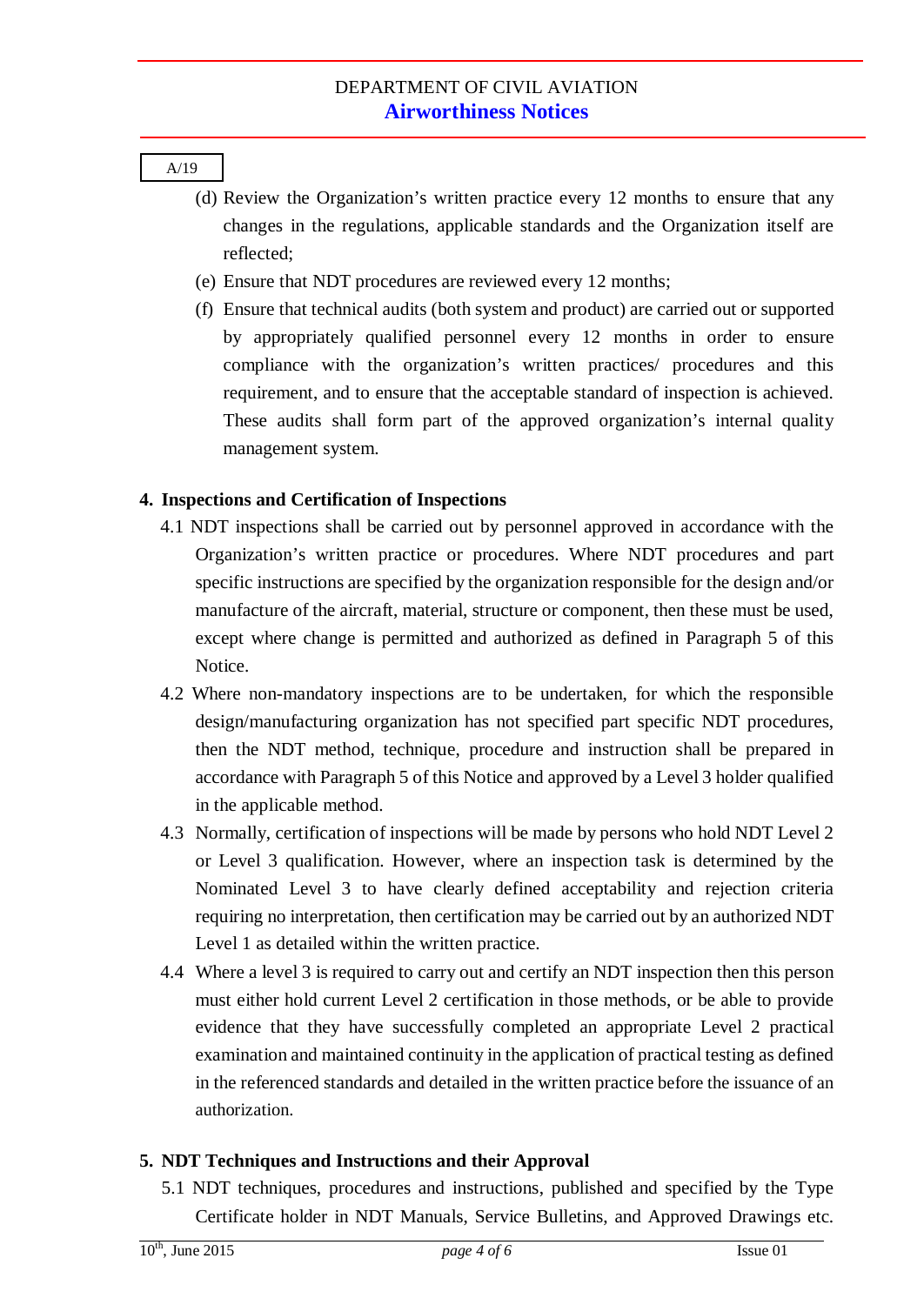constitute airworthiness data.

- 5.2 Where the airworthiness data published by the Type Certificate holder permits changes (e.g selection of equipment model, probe type etc.) then such changes must be authorized in writing by a Level 3 qualified in the appropriate method.
- 5.3 Any other change requires the written agreement of the Type Certificate holder responsible for the design of the product/structure before such a change is implemented.
- 5.4 NDT Instructions prepared by a Level 2 holder shall be approved by a Level 3 holder qualified in the applicable method. Co-ordination between the Level 3 Holder and responsible Type Design Organization must be maintained to ensure that the selected NDT inspection provides an appropriate level of defect sensitivity and probability of detection to the intended application.
- 5.5 The procedure for the control of all NDT techniques, procedures and instructions, including their preparation and authorization within any DCA Approved Organization, shall be detailed in the Organization's approved Quality Procedures.

### **6. Suppliers and Sub-contractors to Approved Organizations**

- 6.1 An Organization performing maintenance on any aircraft or component for which it is approved, where NDT inspections are required, they may on occasions be granted the privilege within their scope of work to utilize sub-contractors working under the quality system. Where sub-contracting includes NDT processes, the exposition and written practice shall define how the Organization ensures that the training and authorization of the sub-contractors NDT personnel is controlled and satisfies.
- 6.2 An Organization utilizing suppliers and sub-contractors where NDT processes are employed shall detail within their written practice how the Organization ensures that training and approval of NDT personnel in such suppliers or sub-contractors is controlled.

# **7. Definitions**

- *Aerospace Sector***:** A particular section of industry or technology where specialized NDT practices are used requiring specific aerospace product related knowledge, skill, equipment or training.
- *Authorization (of NDT procedures)***:** The act of signifying approval of NDT procedures by a Nominated Level 3.
- *Authorization of NDT personnel/Personnel Approval***:** The authority of persons to perform NDT on behalf of an employer based on a written statement issued by the Approved Organization on the recommendation of the Nominated Level 3 attesting to the individual's competence as specified within the certificate.